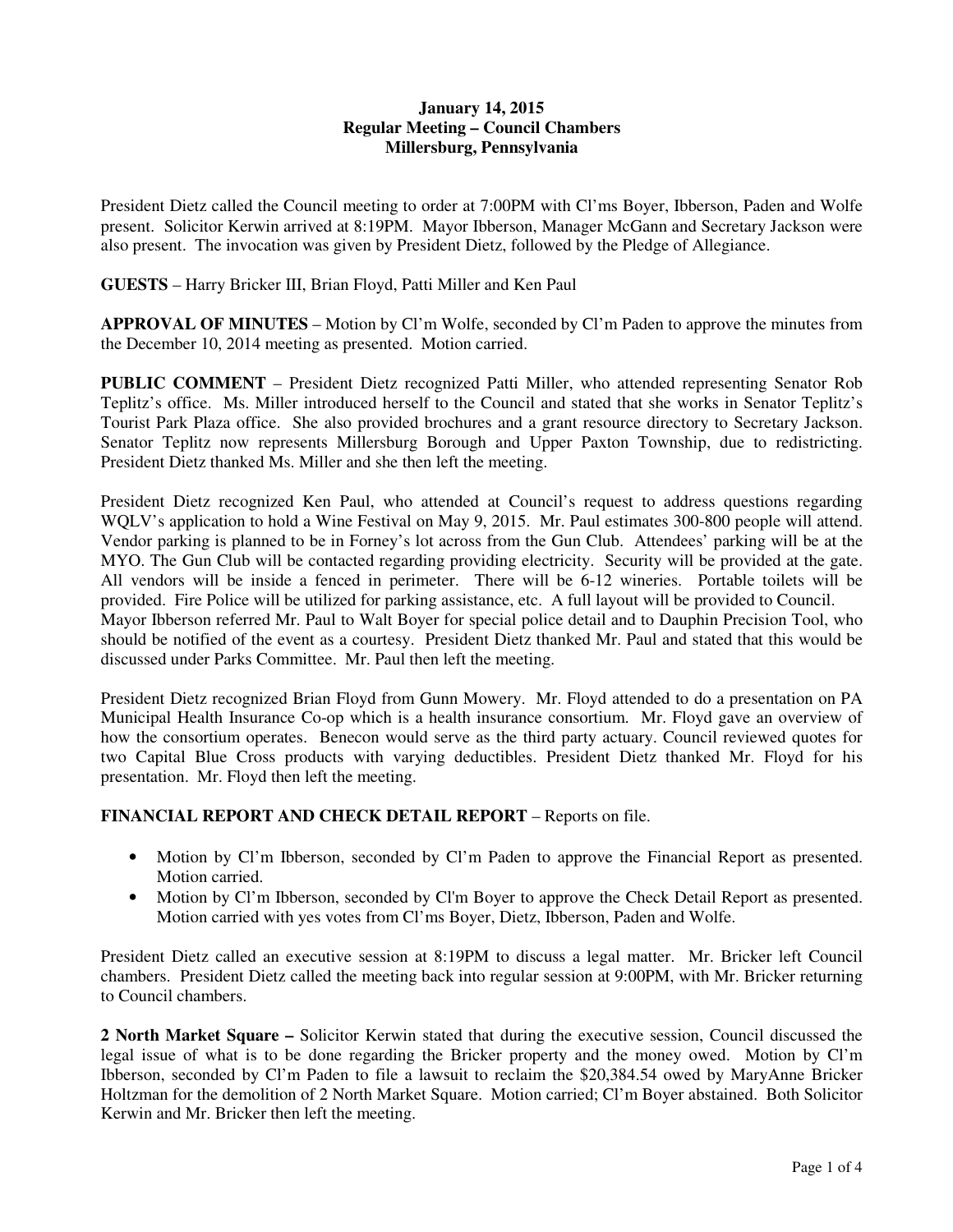### **COMMITTEE REPORTS**

**EMPLOYEE RELATIONS** – Chairman Wolfe reported on the following:

**Seminar Request - PSAB Ethics Act Training and Open Records Act – Secretary Jackson requested** permission to attend this seminar on February 10 in Harrisburg. Council would pay registration and mileage. Motion by Cl'm Wolfe, seconded by Cl'm Paden to grant permission to attend as requested; cost not to exceed \$110 and to pay from the 405.360 Secretary training line item. Motion carried with yes votes from Cl'ms Boyer, Dietz, Ibberson, Paden and Wolfe.

**Dauphin County Hazard Mitigation Plan Steering Committee –** Manager McGann would like to serve and requested mileage reimbursement. The Committee is expected to meet three to four times during the workday. Motion by Cl'm Wolfe, seconded by Cl'm, Ibberson to have Manager McGann serve on the Dauphin County Hazard Mitigation Plan Steering Committee and to reimburse mileage and meals, if applicable. Motion carried with yes votes from Cl'ms Boyer, Dietz, Ibberson, Paden and Wolfe.

**Health Insurance Consortium –** Motion by Cl'm Wolfe, seconded by Cl'm Ibberson to proceed with a three year commitment with yearly renewal with Benecon, with Capital Blue Cross PPO \$1,000/\$2,000 plan, coverage effective March 1, 2015. Motion carried with yes votes from Cl'ms Boyer, Dietz, Ibberson, Paden and Wolfe. President Dietz pointed out that the various line items for health insurance will be over-expended this year due to this change.

### **FINANCE & RISK MANAGEMENT**

**Annual Audit Update –** Secretary Jackson reported that Zelenkofske Axelrod LLC will be starting the 2014 annual audit on January 19 and expects to be here for two weeks.

**Pension Plan Audit 2011-2013 –** Secretary Jackson reported that the Department of Auditor General has conducted their audit of both pension plans for years 2011, 2012 and 2013. There were no findings or verbal observations. Their formal audit report will be issued later this year. Council directed Secretary Jackson to email Officer Trego as President of the Patrol Officers Association, to advise him of same and to offer a review of the exit conference document for the police pension plan.

**PARKS & RECREATION – Chairman Boyer reported on the following:** 

**MYO Park Improvements and Bicentennial Money –** MYO Park has outdated play equipment with no safety surfaces. There is \$11,000 allocated for play equipment in the 2015 Capital Improvement budget. Discussion was held regarding using some of the Bicentennial Legacy Account funds to put towards a grant match and apply for a DCNR Small Communities grant, for up to \$60,000 available towards the play equipment. A quote was received from YSM Landscape Architects for \$950 to do the required study. The Bicentennial Committee would like to see their funds put towards a multi-functional structure, fence and garden, as well as funding the study and grant match. Council agreed to bring Lori Yeich from DCNR into the discussion for planning and consultation and directed Manager McGann to arrange a meeting with her.

**Boating Ordinance –** Council received a draft of an ordinance and related resolution to govern long term boat docking. The intent is to keep the center section of the water's edge open. There would be two designated areas for boat docking. The area from Pine Street, 280 feet north would be under Borough oversight. The area from the ferry landing north to Moore Street would be under the Boat Club's oversight. Both the ordinance and resolution are culminations of Boat Club members' input and ideas. Council was asked to review and be ready to discuss at January Committee meetings.

**Event Agreement – WQLV Wine Tasting Festival –** Council set the user fee at \$500. Language to be added – Keystone and River Streets will be closed from the south side of the underpass to Pine Street. Traffic attendants should be stationed at the MYO and the intersection of Keystone Street and Route 147 when the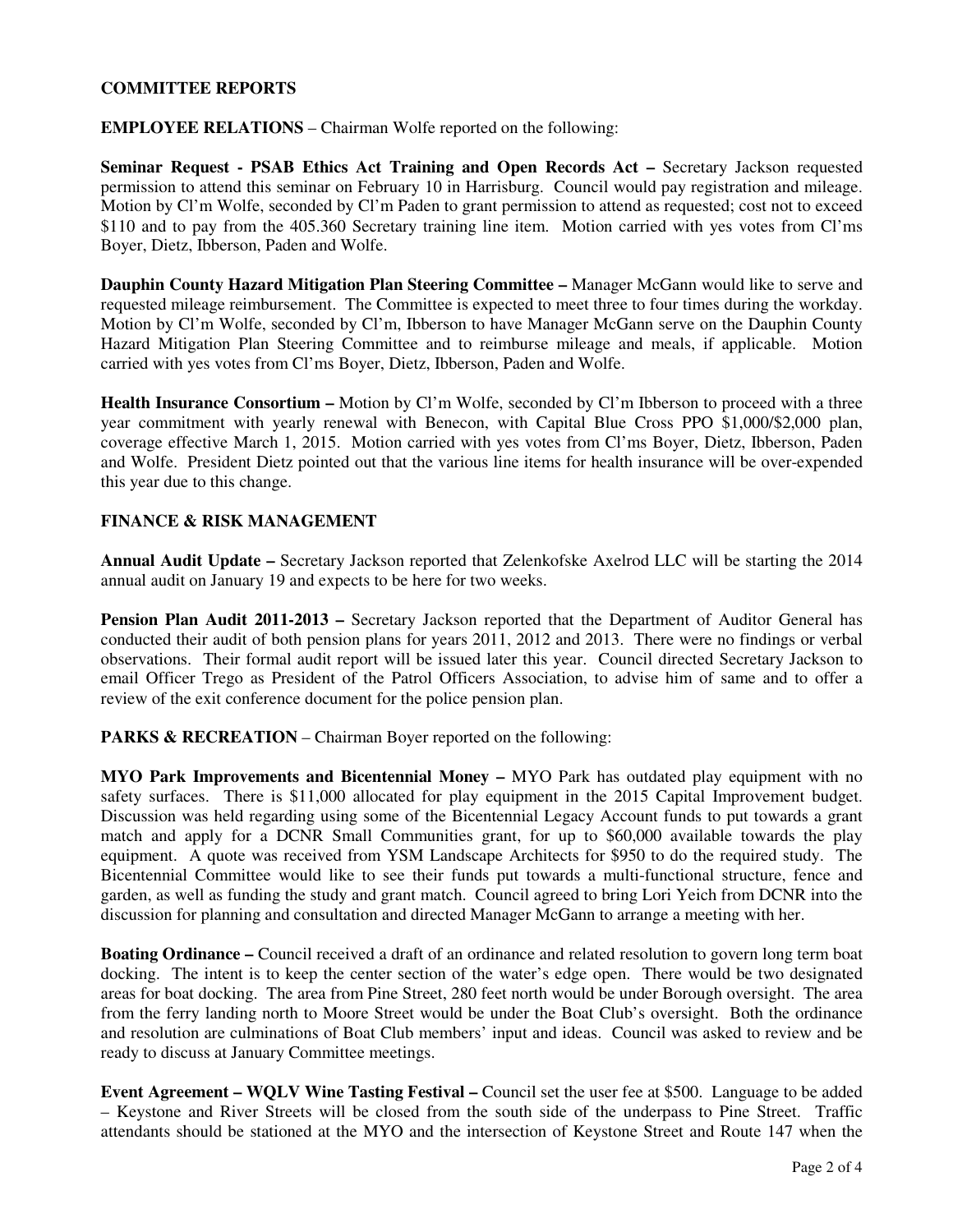event is over. Motion by Cl'm Wolfe, seconded by Cl'm Boyer, to approve the agreement as above; there are to be no MYO pavilion reservations. Motion carried. Council directed Manager McGann to amend the agreement as noted and have Mr. Paul re-sign and to suggest to Mr. Paul the Millersburg Borough Parks System as a beneficiary of any fund-raising efforts.

**E & S Vinyl Swings –** Mayor Ibberson and Council worked on finalizing the order. Council agreed on low back swings in cherry and cedar for Riverfront Park and a low back swing in green and cedar for Seal Park. The low back style in the desired lengths will be a customized order.

**Seal Pavilion –** Cl'm Boyer reported that the old pavilion has been removed and the area needs to be graded.

# **PROPERTY COMMITTEE**

**Exterior Doors Quotes –** Council reviewed proposals from Hershocks, Inc. and Susquehanna Door Service. Motion by Cl'm Ibberson, seconded by Cl'm Paden to approve the proposals from Susquehanna Door Service for \$1,353.68 for the Council room emergency exit and \$1,036.86 for the garage emergency exit. Motion carried with yes votes from Cl'ms Dietz, Ibberson, Paden and Wolfe. Cl'm Boyer had stepped out of the room.

**PUBLIC SAFETY** – Chairman Ibberson had nothing to report.

**MAYOR'S REPORT –** Mayor Ibberson reported that Cpl. Wise has returned to work. Two applications have been received for part-time positions. The Police will be investigating reports of tents set up along the towpath at MYO Park.

**STREETS –** Manager McGann had nothing to report.

**ECONOMIC DEVELOPMENT –** Chairman Dietz reported on the following:

**Shop Small Update** – There will be a wrap-up meeting in early February to discuss the Shop Small event and to plan for the next event this summer.

**Dauphin County Tourism Grants** – Manager McGann reported that we were approved for the \$1,000 grant for tourism brochures. President Dietz reported that we received approval for \$2,000 grants for the Fireworks event as well as the Tour de Millersburg. Manager McGann reported that we have also received a quote from Susquehanna Design & Printing for the wedding destination brochures. The brochure will be reviewed at the Committee meetings.

**MANAGER'S REPORT –** All Clm's received written monthly report as well as a supplemental report on the State Street Storm Sewer Project.

**POLICE REPORT – The December report was provided to all Cl'ms.** 

#### **UNFINISHED BUSINESS**

**Borough Ordinance No. 1-15 Abolishing Elected Auditors –** Motion by Cl'm Wolfe, seconded by Cl'm Paden to advertise Borough Ordinance No. 1-15 once in the Upper Dauphin Sentinel for adoption at the February 11 Council meeting. Motion carried with yes votes from Cl'ms Boyer, Dietz, Ibberson, Paden and Wolfe.

**Electric Rates for Renewal –** Manager McGann reviewed rate quotes from APPI and Insource Power. Council agreed to table action and wait to see if rates drop further.